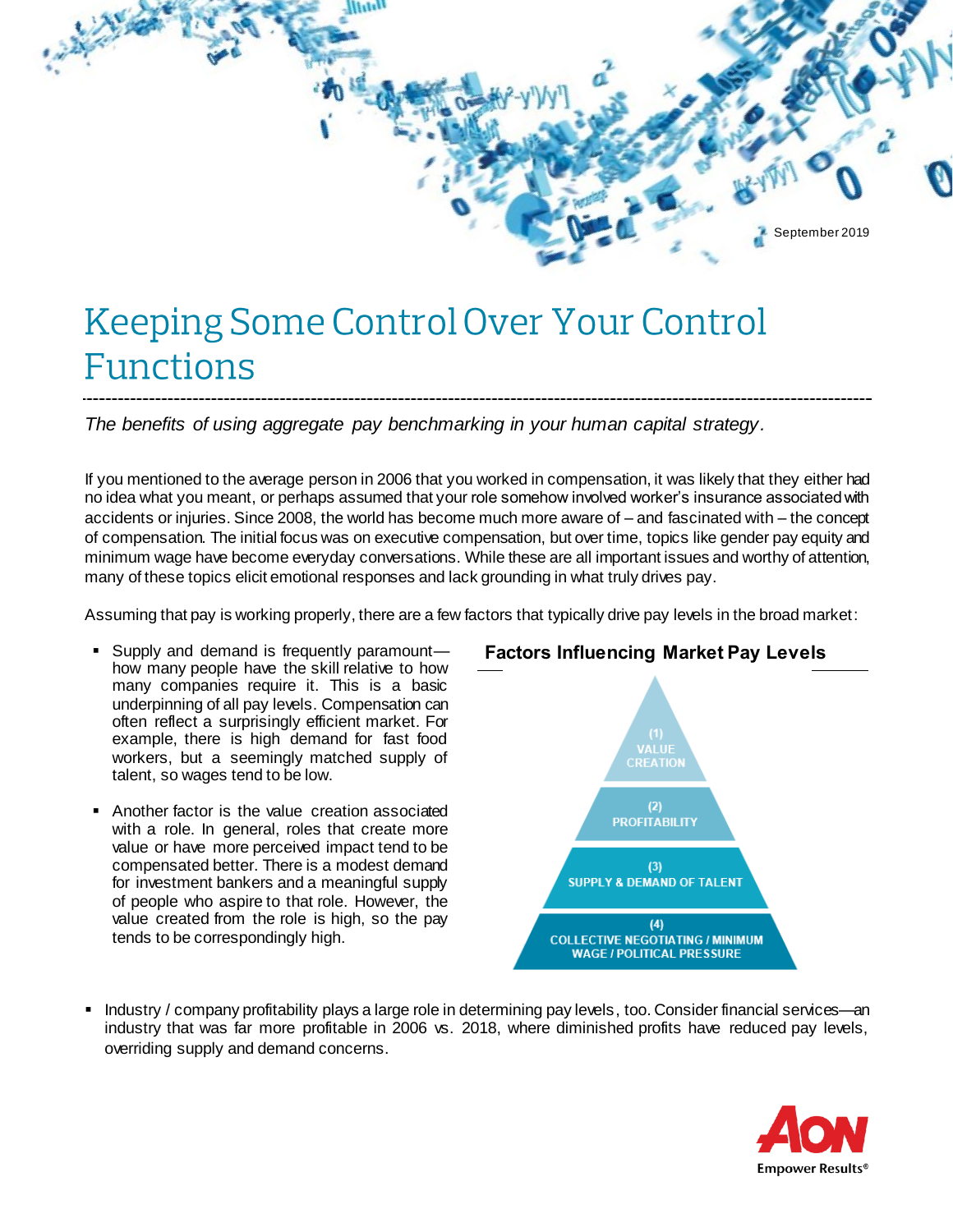**•** Several other public factors may help determine pay levels. Collective negotiating can influence pay materially in some geographies and business areas, though this has waned over time. A society's overall desire to set a baseline quality of life for workers also influences absolute pay levels, but perhaps not as much as it should. Lastly, political pressure can impact pay materially, as seen in some countries where strong restrictions on executive pay levels create surprising variances from the same positions in other geographies.

While the story of pay for control functions is one that interacts with some of this reward theory, it also speaks to the idea of aggregate vs. per capita pay, which we will discuss further below.

In the run up to the financial crisis, we saw pay levels for revenue producers – investment bankers, fixed income traders, etc. –grow quickly, placing a huge amount of distance between their rates and those of compliance, finance, and risk management staff. The primary driver of this disparity was perceived impact / value creation. There was a high demand for quality bankers and a reasonably high supply. There was a low demand for quality compliance, audit, and risk management staff and a reasonably low supply—it was in balance. However, the perceived impact / value creation for bankers and traders was through the roof. In hindsight, it would be easy to say that the perceived value of compliance, finance, and risk management was underestimated.

Post crisis, we have seen pay rates come down for all roles—more dramatically for bankers and traders at first. The demand for control functions talent has accelerated based in part on the regulatory environment, but also by boards of directors and CEOs wanting to ensure that their firms are taking adequate precautions. A fascinating indicator of perceived impact is reporting level. Consider that a Head of Compliance in 2006 may have reported to the Head of Legal, who may have reported to the Chief Operating Officer, who may have reported to the CEO. It is not uncommon to see a Compliance Officer now have a meaningful seat at the table. Additionally, Heads of Audit now frequently have a direct report into the Board of Directors. The industry clearly believes that these areas have great impact and create value.

From a supply and demand perspective, these people remain hard to find. As firms across financial services have deepened their concerns around control, consulting firms have become a meaningful employer of people with control function expertise, enabling them to bid up the cost of talent. Yet, despite this wide demand, per capita pay has not increased back to pre-crisis levels.

Aggregate pay, on the other hand, tells a completely different story. While there is great value in per capita benchmarking of pay, in many instances – this one in particular – the benchmarking of aggregate pay may create exponentially more value. Consider a firm that is 30% understaffed in their control functions, but pays 5% above the market on a per capita basis. Without benchmarking the aggregate pay, a firm may be inclined to spend even less in this area, when in fact, their gap to market may be a good indicator that the firm is not adequately addressing important risk issues.

Similarly, a firm that pays below market on a per capita basis and is relatively close to market benchmarks for overall staffing levels might feel confident that costs in these areas are well under control. However, if their mix of resources skews heavily towards senior, experienced staff and/or higher cost roles within the functions, it will drive aggregate spend levels well above market. This can be the result of a more complex business mix that requires greater experience and specialization, or simply an opportunity to improve efficiency.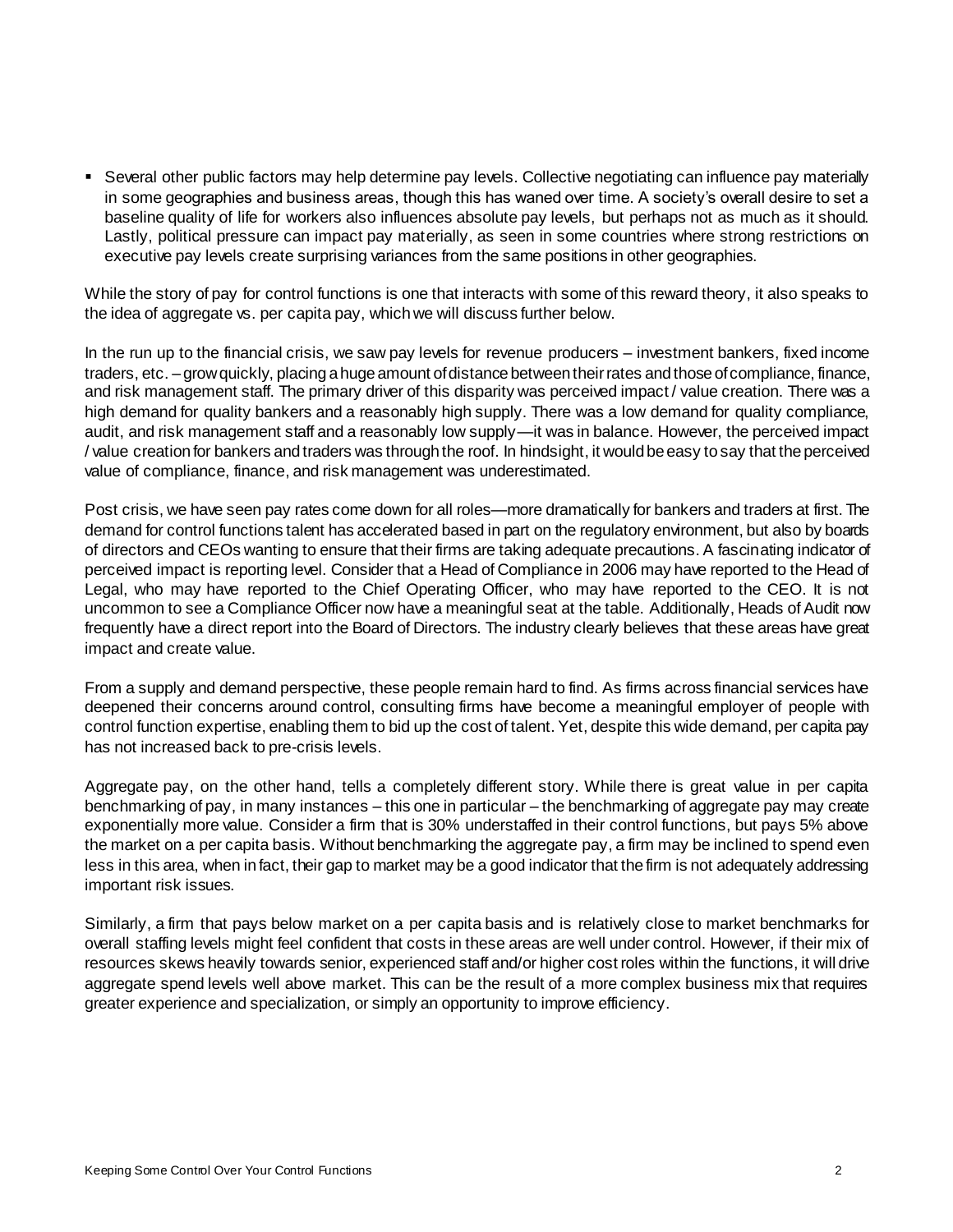As we look at the scale of these functions, we most often find value in considering the relative size and cost rather than the absolute size. Firms benefit from looking at things like control functions headcount as a percent of overall firm headcount, comp spend in the control functions as a percent of overall comp spend, control functions comp spend as a percent of revenue, etc. Once measured at the overall control functions level, it is useful to drill down into compliance, finance, audit, risk, etc. and perform a similar analysis. Within these groups, one can explore mix of seniority, per capita pay, seniority / reporting level of leadership, spans and layers, and more to determine how structure drives the overall spend and whether any observed variances in structure are warranted by unique aspects of their business or not.

Given that comp spend in the control functions for the average bank rivals its spend in technology and operations, it is more critical than ever to ensure that the aggregate investment in these areas is appropriate and that those dollars are spent wisely.

 $0\%$ 5% Comp Tech & Spend as Ops  $%$  of Revenue **Control** Comp **Tech** Spend & Ops  $($K)$  per Front Office Head **Control** \$0 \$25

## **Growth in Control Functions–Global Banks**

Firms that have done this thorough analysis can have greater confidence that they have appropriately resourced themselves to guard against risk and other challenges. Rewards leaders who initiate and conduct this work now have a proper seat at the table with both the Boards of Directors, as well as various regulatory bodies in ensuring that the firm is market competitive in how it staffs and rewards groups tasked with such an important concern



Over time, we have seen the aggregate cost of these groups skyrocket, with finance headcount among large banks growing at an annual rate of 7% since before the crisis. Risk management and compliance functions have experienced doubledigit annualized growth. The number of employees supported per control function head dropped from 25 in 2006 to 5 in 2018, while the cost of compensating the control functions grew from 1% to almost 5% of firm revenue.

for the enterprise.

#### **2018 Comp Spend in Control**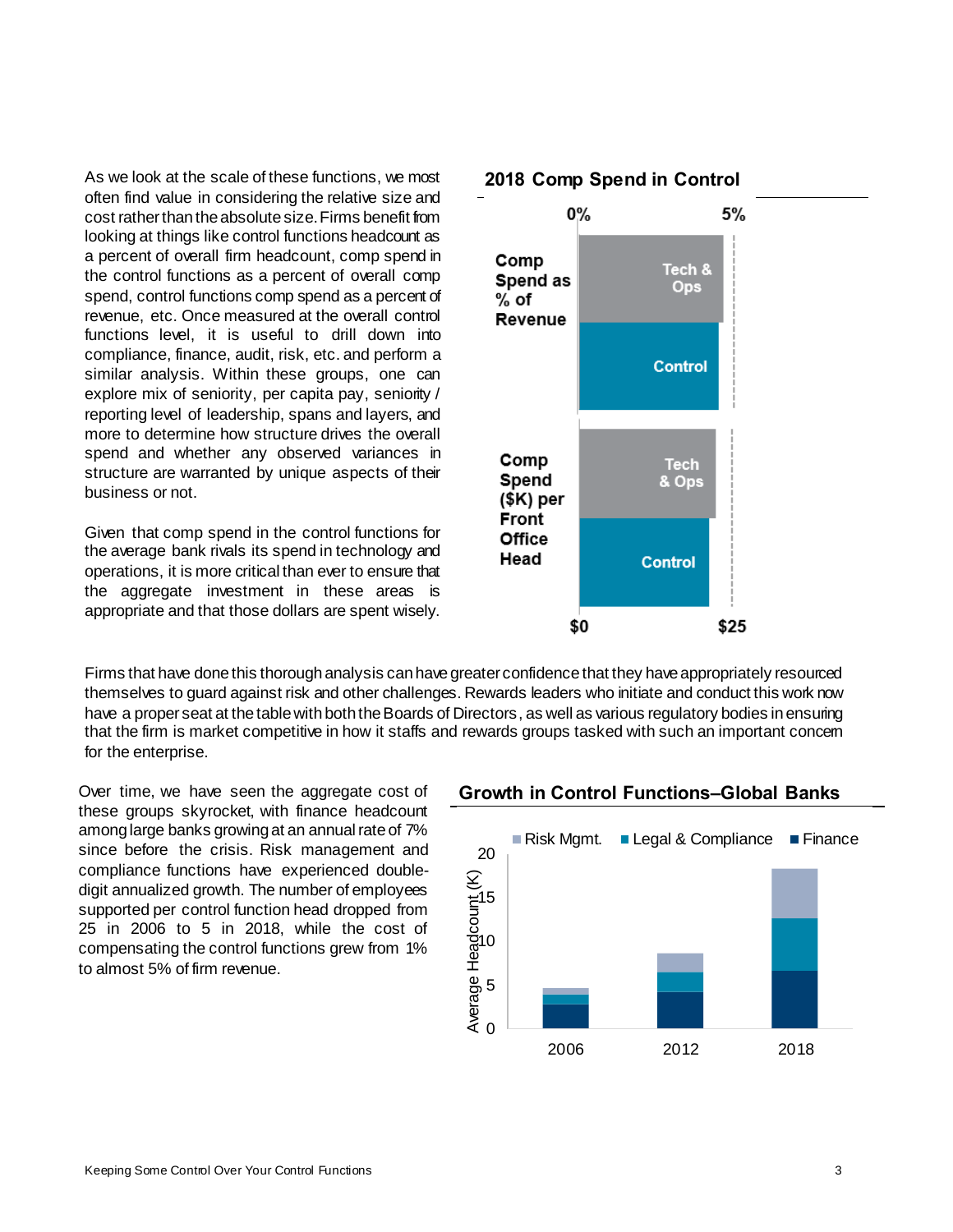This remarkable growth illustrates that comparative analysis isn't only intended to verify that firms are spending enough—in some cases, it is just the opposite. A number of firms, full of good intention and possibly a legitimate need to bolster their defenses, may have meaningfully overshot either reasonable or sustainable levels. These organizations can use comparative analysis to pinpoint areas of excess and build a remediation strategy.

While per capita pay rightly will stay front of mind, and the factors described earlier will continue to drive pay levels across the industry, we expect firms to put increasing emphasis on aggregate benchmarking. Those that do will have a decided advantage in ensuring that pay levels and staffing are important elements of a coherent human capital strategy for their control functions.

To learn more about aggregate pay benchmarking and compensating control functions in financial services, pleas[e contact our team.](mailto:info@mclagan.com?subject=Control%20Functions%20Alert)

#### **Control Support Ratio**



#### **Control Spend as Percentage of Revenue**